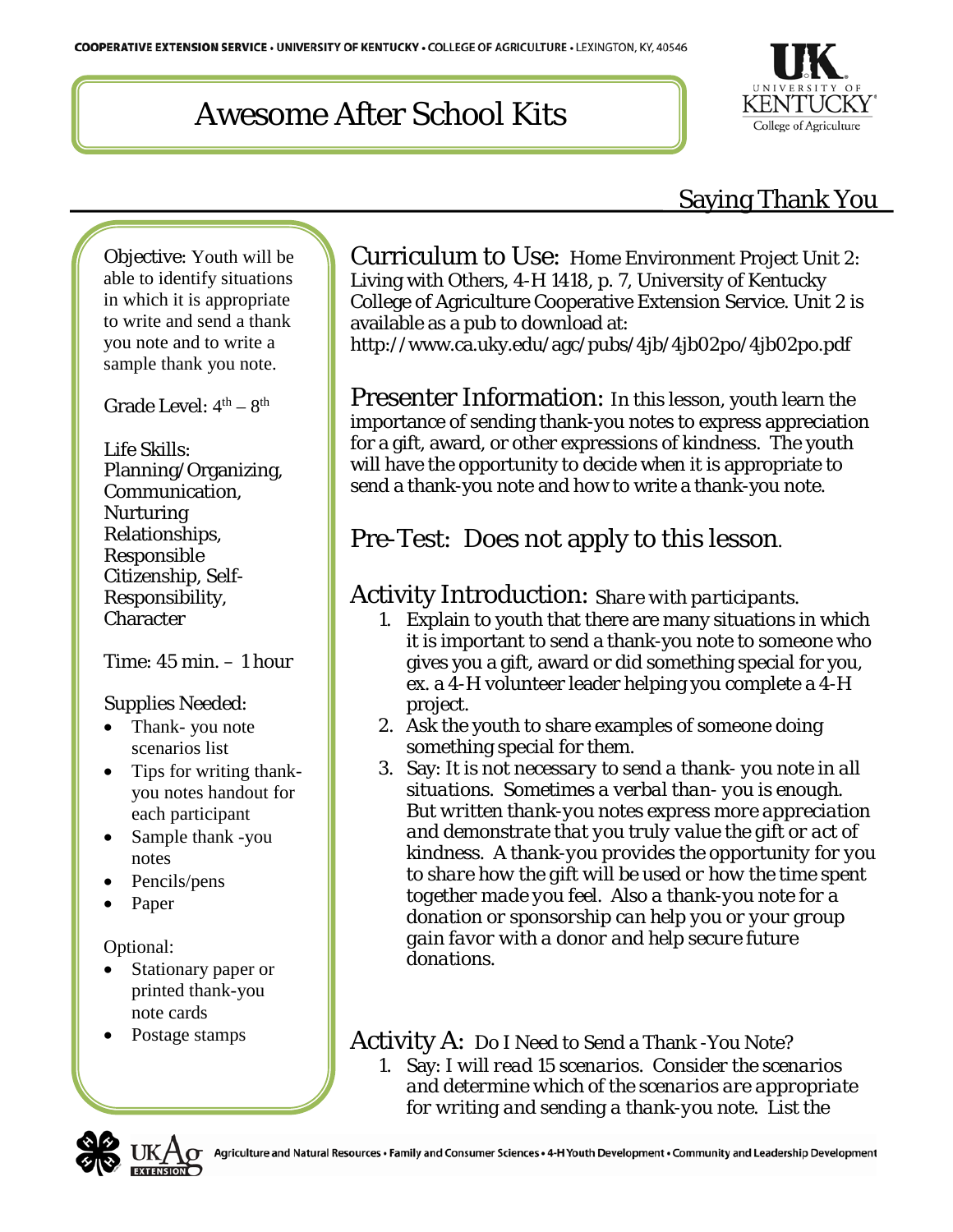## Awesome After School Kits



*numbers of the scenarios on a piece of paper.*

Advance Preparation:

- Review lesson plan
- Gather supplies
- Make copies of handouts

Notes:

- *2.* Read each scenario allowing time for the youth to make a decision. Say: *Scenario number 1. Receiving a birthday card, scenario number 2. Barrowing a piece of paper from a friend.* Continue with all 15 scenarios.
- *3.* Review the scenarios that the youth selected. Help the youth determine if they missed any scenarios or if there were scenarios that would not require a written thank-you.

#### **Activity B:** Write a Thank-you note

- 1. Begin by reviewing the suggestions for and the components for writing a thank-you note handout. This may be presented by reading each suggestion to the participants or asking for the youth to volunteer to read the suggestions. Stress that it is important to make thank-you notes personal and unique. Share examples of sample thank-you notes.
- 2. Ask each participant to think of one recent personal situation for which sending a thank-you note would be appropriate.
- 3. Distribute lined paper and pencils to participants.
- 4. Instruct them to draft their thank-you note.
- 5. Invite participants to share their rough draft. Assist the participants in checking spelling, grammar and punctuation.
- 6. Distribute final draft paper, thank–you note cards or stationary for the participants to write their final thank you note.
- 7. Optional: Assist the participants in addressing, stamping and mailing note cards

### Talk It Over: Finishing up the Lesson

Sharing - Ask for one or more volunteers who would share their thank you note with the group. How does it feel to have completed the thank-you note? How do you think the person will feel when they receive a thank you note?

Processing – What was difficult about writing a thank you note? What was the easiest?

Generalizing – In what other situations may you send or give a thank-you note? What other types of letters/notes may you want to send?

 $Applying - What are you going to do to help you be prepared and prompt with sending thank you$ notes?